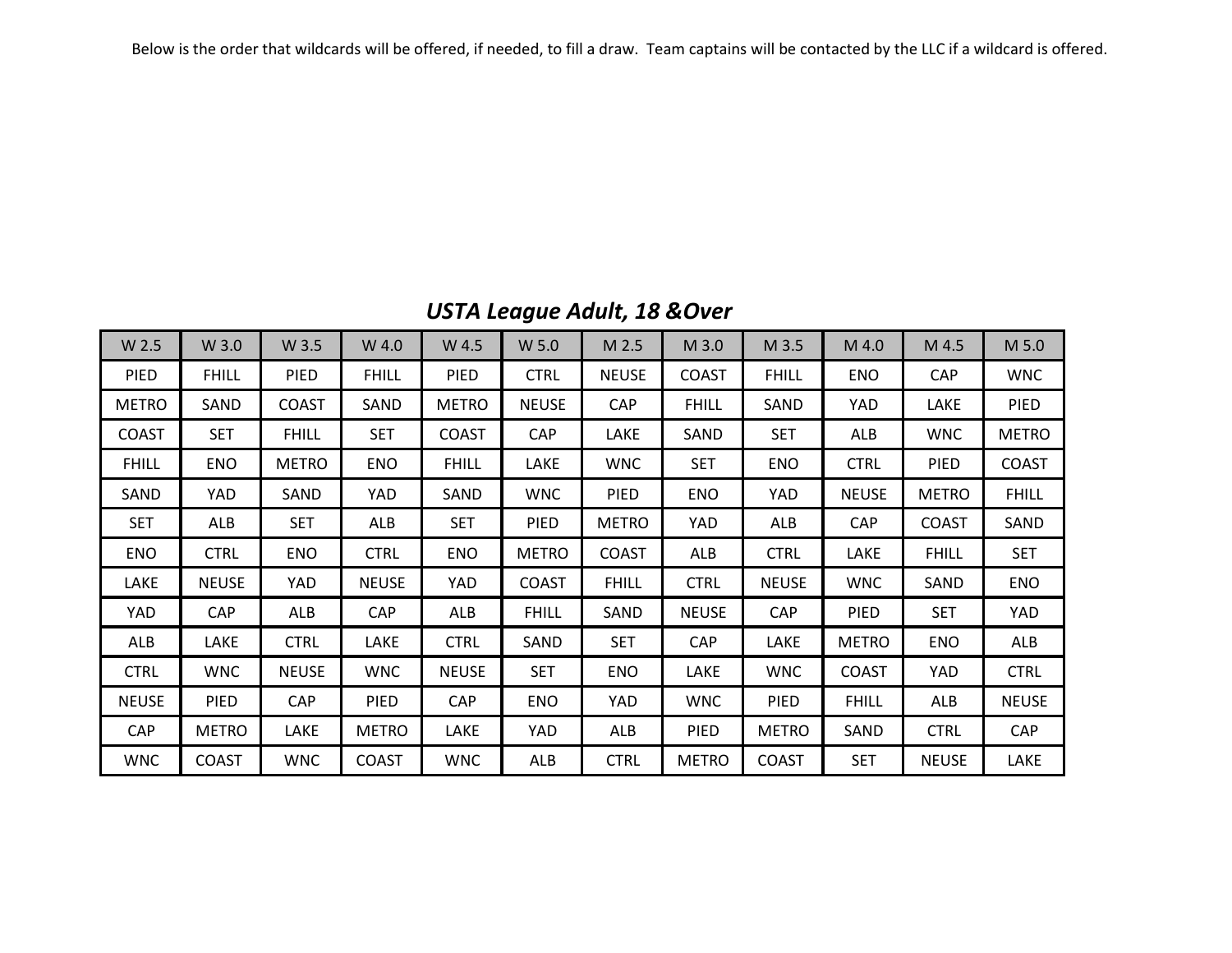| W 2.5        | W 3.0        | W 3.5        | W 4.0        | W 4.5        | M 3.0        | M 3.5        | M 4.0        | M 4.5        |
|--------------|--------------|--------------|--------------|--------------|--------------|--------------|--------------|--------------|
| <b>ENO</b>   | LAKE         | <b>SET</b>   | <b>ALB</b>   | <b>SET</b>   | <b>YAD</b>   | CAP          | <b>ENO</b>   | LAKE         |
| YAD          | <b>WNC</b>   | <b>ENO</b>   | <b>CTRL</b>  | <b>ENO</b>   | ALB          | LAKE         | YAD          | <b>WNC</b>   |
| ALB          | <b>PIED</b>  | YAD          | <b>NEUSE</b> | YAD          | <b>CTRL</b>  | <b>WNC</b>   | ALB          | PIED         |
| <b>CTRL</b>  | <b>METRO</b> | ALB          | CAP          | ALB          | <b>NEUSE</b> | PIED         | <b>CTRL</b>  | <b>METRO</b> |
| <b>NEUSE</b> | <b>COAST</b> | <b>CTRL</b>  | LAKE         | <b>CTRL</b>  | CAP          | <b>METRO</b> | <b>NEUSE</b> | <b>COAST</b> |
| <b>CAP</b>   | <b>FHILL</b> | <b>NEUSE</b> | <b>WNC</b>   | <b>NEUSE</b> | LAKE         | <b>COAST</b> | CAP          | <b>FHILL</b> |
| LAKE         | SAND         | <b>CAP</b>   | PIED         | <b>CAP</b>   | <b>WNC</b>   | <b>FHILL</b> | LAKE         | SAND         |
| <b>WNC</b>   | <b>SET</b>   | LAKE         | <b>METRO</b> | LAKE         | PIED         | SAND         | <b>WNC</b>   | <b>SET</b>   |
| <b>PIED</b>  | <b>ENO</b>   | <b>WNC</b>   | <b>COAST</b> | <b>WNC</b>   | <b>METRO</b> | <b>SET</b>   | PIED         | <b>ENO</b>   |
| <b>METRO</b> | YAD          | PIED         | <b>FHILL</b> | PIED         | <b>COAST</b> | <b>ENO</b>   | <b>METRO</b> | YAD          |
| <b>COAST</b> | ALB          | <b>METRO</b> | SAND         | <b>METRO</b> | <b>FHILL</b> | YAD          | <b>COAST</b> | <b>ALB</b>   |
| <b>FHILL</b> | <b>CTRL</b>  | <b>COAST</b> | <b>SET</b>   | <b>COAST</b> | SAND         | <b>ALB</b>   | <b>FHILL</b> | <b>CTRL</b>  |
| SAND         | <b>NEUSE</b> | <b>FHILL</b> | <b>ENO</b>   | <b>FHILL</b> | <b>SET</b>   | <b>CTRL</b>  | SAND         | <b>NEUSE</b> |
| <b>SET</b>   | <b>CAP</b>   | SAND         | <b>YAD</b>   | SAND         | <b>ENO</b>   | <b>NEUSE</b> | <b>SET</b>   | <b>CAP</b>   |

#### *USTA League Adult, 40 &Over*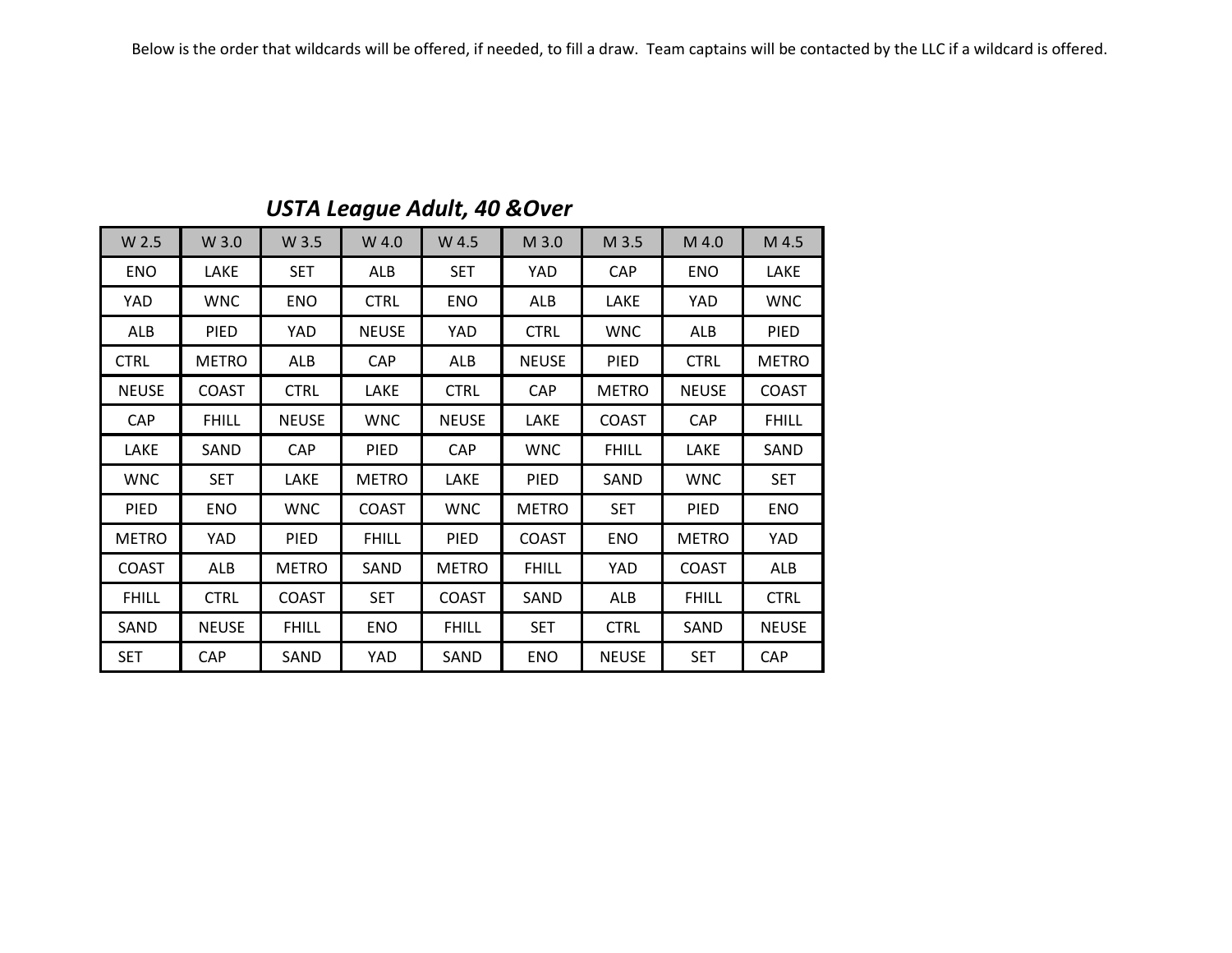| W 3.0        | W 3.5        | W 4.0        | W 9.0        | M 3.0        | M 3.5        | M 4.0        | M 9.0        |
|--------------|--------------|--------------|--------------|--------------|--------------|--------------|--------------|
| LAKE         | <b>NEUSE</b> | <b>WNC</b>   | <b>METRO</b> | <b>CTRL</b>  | <b>COAST</b> | <b>COAST</b> | SAND         |
| <b>WNC</b>   | <b>CAP</b>   | PIED         | <b>COAST</b> | <b>NEUSE</b> | <b>FHILL</b> | <b>FHILL</b> | <b>SET</b>   |
| PIED         | LAKE         | <b>METRO</b> | <b>FHILL</b> | <b>CAP</b>   | SAND         | SAND         | <b>ENO</b>   |
| <b>METRO</b> | <b>WNC</b>   | <b>COAST</b> | SAND         | LAKE         | <b>SET</b>   | <b>SET</b>   | YAD          |
| <b>COAST</b> | <b>PIED</b>  | <b>FHILL</b> | <b>SET</b>   | <b>WNC</b>   | <b>ENO</b>   | ENO          | ALB          |
| <b>FHILL</b> | <b>METRO</b> | SAND         | <b>ENO</b>   | <b>PIED</b>  | YAD          | YAD          | <b>CTRL</b>  |
| SAND         | <b>COAST</b> | <b>SET</b>   | YAD          | <b>METRO</b> | ALB          | ALB          | <b>NEUSE</b> |
| <b>SET</b>   | <b>FHILL</b> | ENO          | ALB          | <b>COAST</b> | <b>CTRL</b>  | <b>CTRL</b>  | <b>CAP</b>   |
| <b>ENO</b>   | SAND         | YAD          | <b>CTRL</b>  | <b>FHILL</b> | <b>NEUSE</b> | <b>NEUSE</b> | LAKE         |
| YAD          | <b>SET</b>   | ALB          | <b>NEUSE</b> | SAND         | <b>CAP</b>   | <b>CAP</b>   | <b>WNC</b>   |
| ALB          | <b>ENO</b>   | <b>CTRL</b>  | CAP          | <b>SET</b>   | LAKE         | LAKE         | PIED         |
| <b>CTRL</b>  | YAD          | <b>NEUSE</b> | LAKE         | <b>ENO</b>   | <b>WNC</b>   | <b>WNC</b>   | <b>METRO</b> |
| <b>NEUSE</b> | ALB          | <b>CAP</b>   | <b>WNC</b>   | YAD          | PIED         | <b>PIED</b>  | <b>COAST</b> |
| <b>CAP</b>   | <b>CTRL</b>  | LAKE         | <b>PIED</b>  | ALB          | <b>METRO</b> | <b>METRO</b> | <b>FHILL</b> |

### *USTA League Adult, 55 &Over*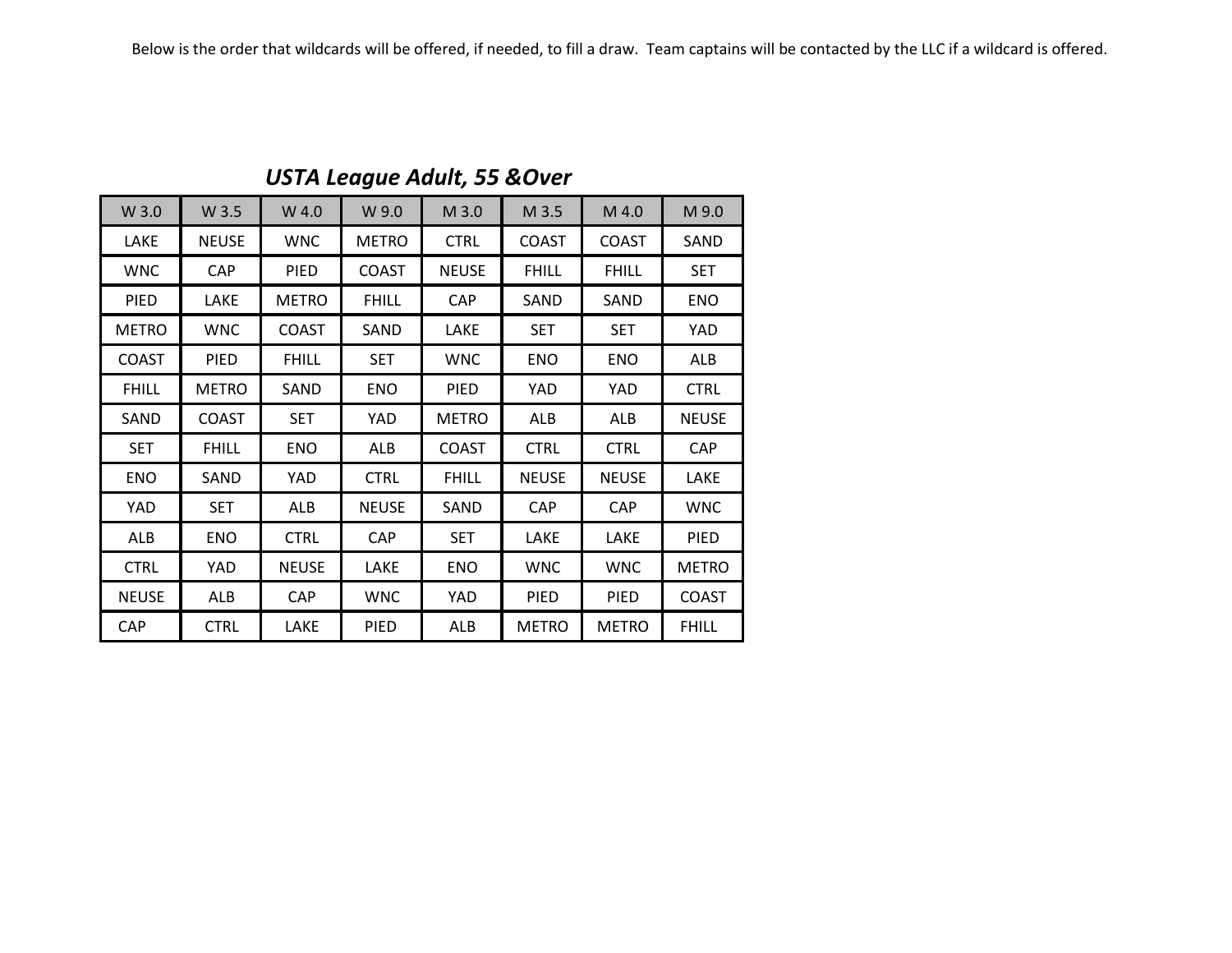| W 3.0        | W 3.5        | W 4.0        | M 3.0        | M 3.5        | M 4.0        |
|--------------|--------------|--------------|--------------|--------------|--------------|
| <b>SET</b>   | <b>CAP</b>   | <b>CTRL</b>  | <b>COAST</b> | <b>SET</b>   | <b>ENO</b>   |
| <b>ENO</b>   | LAKE         | NEUSE        | <b>FHILL</b> | <b>ENO</b>   | YAD          |
| YAD          | <b>WNC</b>   | <b>CAP</b>   | SAND         | YAD          | ALB          |
| ALB          | PIED         | LAKE         | <b>SET</b>   | ALB          | <b>CTRL</b>  |
| <b>CTRL</b>  | <b>METRO</b> | <b>WNC</b>   | <b>ENO</b>   | <b>CTRL</b>  | <b>NEUSE</b> |
| <b>NEUSE</b> | <b>COAST</b> | PIED         | YAD          | <b>NEUSE</b> | <b>CAP</b>   |
| <b>CAP</b>   | <b>FHILL</b> | <b>METRO</b> | ALB          | <b>CAP</b>   | LAKE         |
| LAKE         | SAND         | <b>COAST</b> | <b>CTRL</b>  | LAKE         | <b>WNC</b>   |
| <b>WNC</b>   | <b>SET</b>   | <b>FHILL</b> | <b>NEUSE</b> | <b>WNC</b>   | PIED         |
| PIED         | ENO          | SAND         | CAP          | PIED         | <b>METRO</b> |
| <b>METRO</b> | YAD          | <b>SET</b>   | LAKE         | <b>METRO</b> | COAST        |
| <b>COAST</b> | ALB          | <b>ENO</b>   | <b>WNC</b>   | <b>COAST</b> | <b>FHILL</b> |
| <b>FHILL</b> | <b>CTRL</b>  | YAD          | PIED         | <b>FHILL</b> | SAND         |
| SAND         | <b>NEUSE</b> | ALB          | <b>METRO</b> | SAND         | <b>SET</b>   |

#### *USTA League Adult, 65 &Over*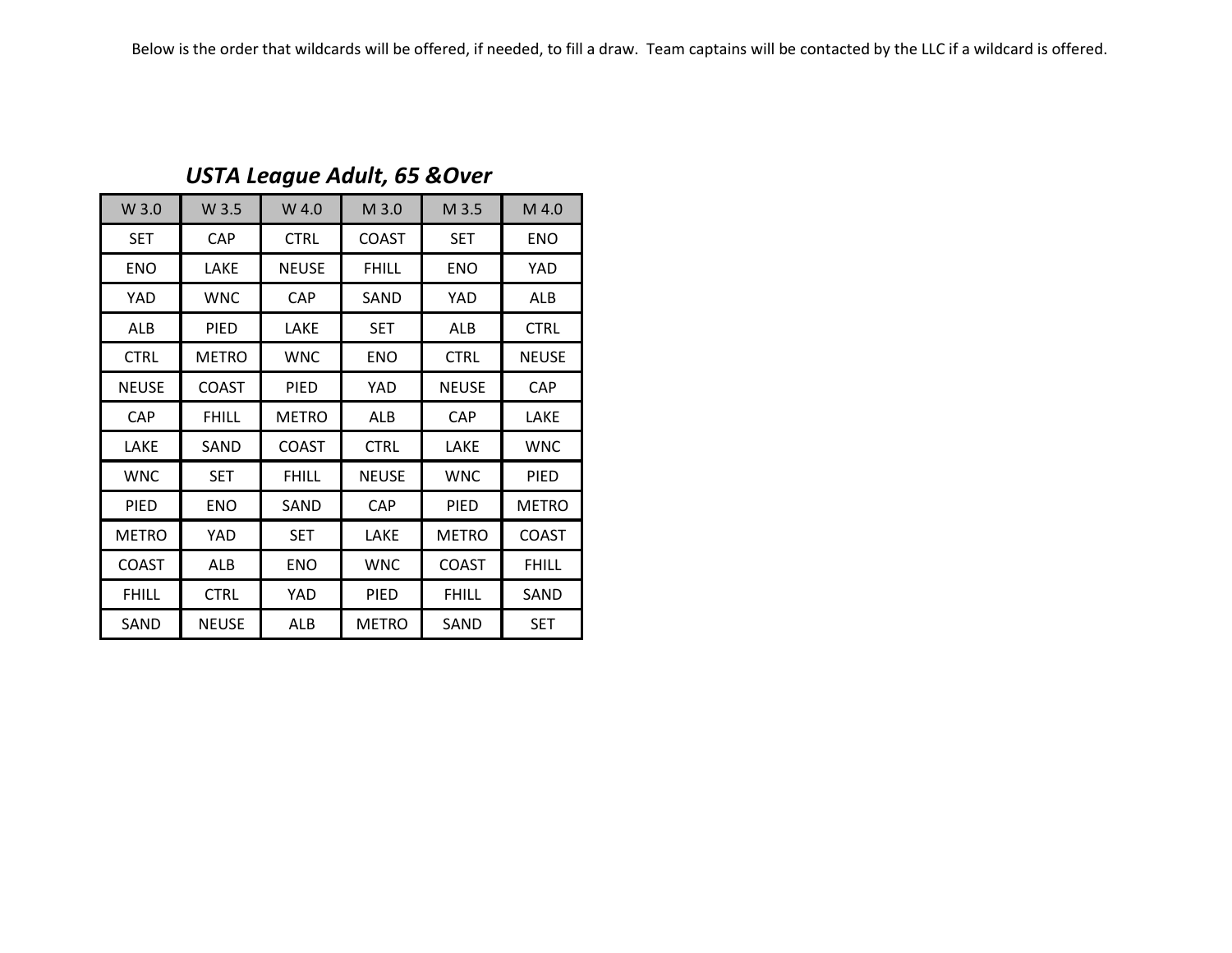# *USTA League Mixed Doubles USTA League Mixed Doubles, 18 & Over*

| 5.0          | 6.0          | 7.0          | 8.0          | 9.0          | 10.0         |
|--------------|--------------|--------------|--------------|--------------|--------------|
| CAP          | <b>FHILL</b> | <b>ENO</b>   | SAND         | <b>FHILL</b> | YAD          |
| LAKE         | SAND         | YAD          | <b>SET</b>   | SAND         | ALB          |
| <b>WNC</b>   | <b>SET</b>   | ALB          | ENO          | <b>SET</b>   | <b>CTRL</b>  |
| <b>PIED</b>  | <b>ENO</b>   | <b>CTRL</b>  | YAD          | <b>ENO</b>   | <b>NEUSE</b> |
| <b>METRO</b> | YAD          | <b>NEUSE</b> | ALB          | YAD          | CAP          |
| <b>COAST</b> | <b>ALB</b>   | <b>CAP</b>   | <b>CTRL</b>  | ALB          | LAKE         |
| <b>FHILL</b> | <b>CTRL</b>  | LAKE         | <b>NEUSE</b> | <b>CTRL</b>  | <b>WNC</b>   |
| SAND         | <b>NEUSE</b> | <b>WNC</b>   | <b>CAP</b>   | <b>NEUSE</b> | <b>PIED</b>  |
| <b>SET</b>   | <b>CAP</b>   | <b>PIED</b>  | LAKE         | <b>CAP</b>   | <b>METRO</b> |
| <b>ENO</b>   | LAKE         | <b>METRO</b> | <b>WNC</b>   | LAKE         | <b>COAST</b> |
| YAD          | <b>WNC</b>   | <b>COAST</b> | <b>PIED</b>  | <b>WNC</b>   | <b>FHILL</b> |
| ALB          | PIED         | <b>FHILL</b> | <b>METRO</b> | PIED         | SAND         |
| <b>CTRL</b>  | <b>METRO</b> | SAND         | <b>COAST</b> | <b>METRO</b> | <b>SET</b>   |
| <b>NEUSE</b> | <b>COAST</b> | <b>SET</b>   | <b>FHILL</b> | <b>COAST</b> | <b>ENO</b>   |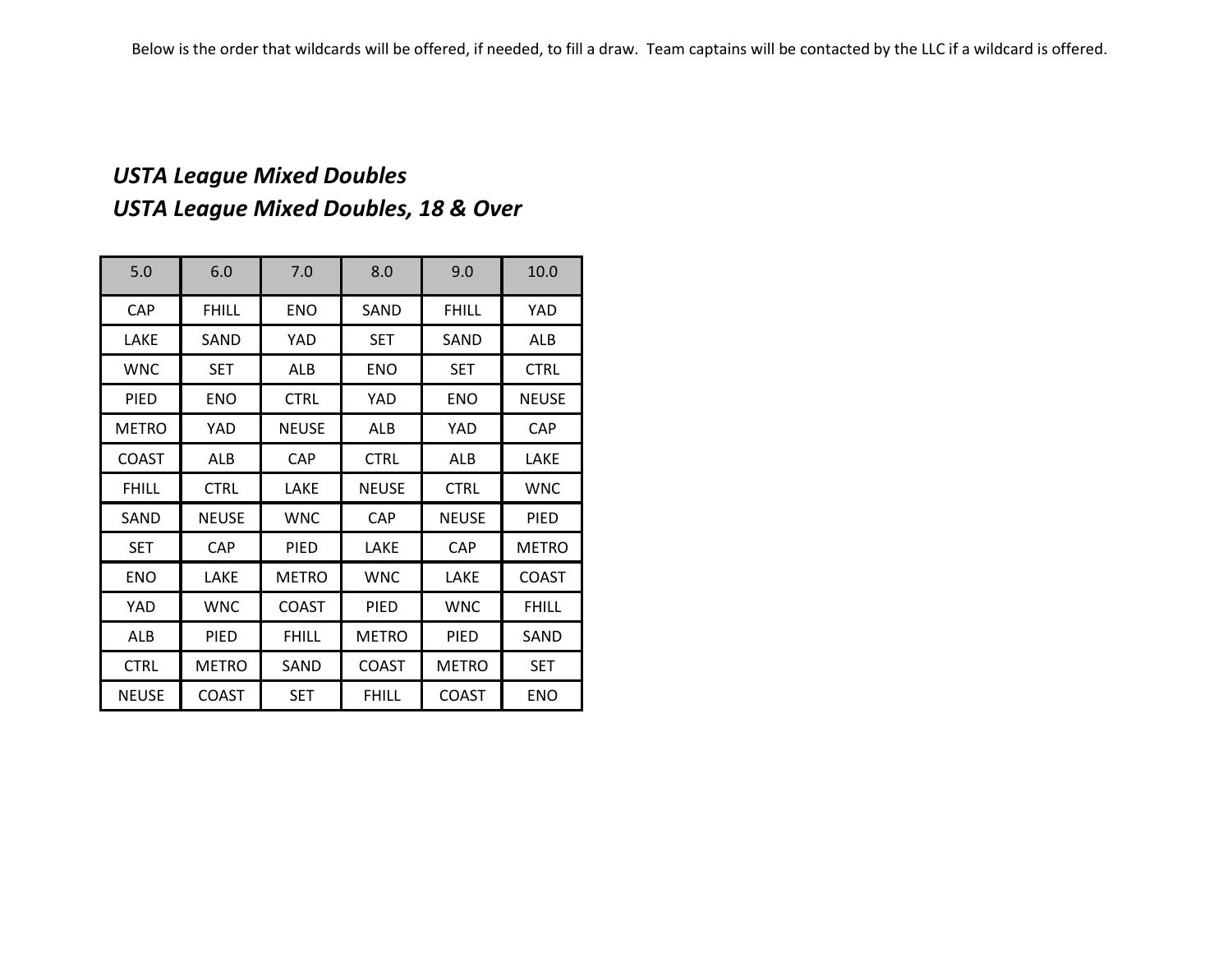# *USTA League Mixed Doubles, 40 & Over*

| 6.0          | 7.0          | 8.0          | 9.0          |
|--------------|--------------|--------------|--------------|
| <b>SET</b>   | <b>NEUSE</b> | <b>ENO</b>   | <b>WNC</b>   |
| <b>ENO</b>   | CAP          | YAD          | <b>PIED</b>  |
| YAD          | LAKE         | ALB          | <b>METRO</b> |
| ALB          | <b>WNC</b>   | <b>CTRL</b>  | <b>COAST</b> |
| <b>CTRL</b>  | PIED         | <b>NEUSE</b> | <b>FHILL</b> |
| <b>NEUSE</b> | METRO        | CAP          | SAND         |
| CAP          | <b>COAST</b> | LAKE         | SET          |
| LAKE         | <b>FHILL</b> | <b>WNC</b>   | ENO          |
| <b>WNC</b>   | SAND         | PIED         | YAD          |
| PIED         | SET          | <b>METRO</b> | ALB          |
| <b>METRO</b> | ENO          | <b>COAST</b> | <b>CTRL</b>  |
| <b>COAST</b> | YAD          | FHILL        | <b>NEUSE</b> |
| <b>FHILL</b> | ALB          | SAND         | CAP          |
| SAND         | <b>CTRL</b>  | <b>SET</b>   | LAKE         |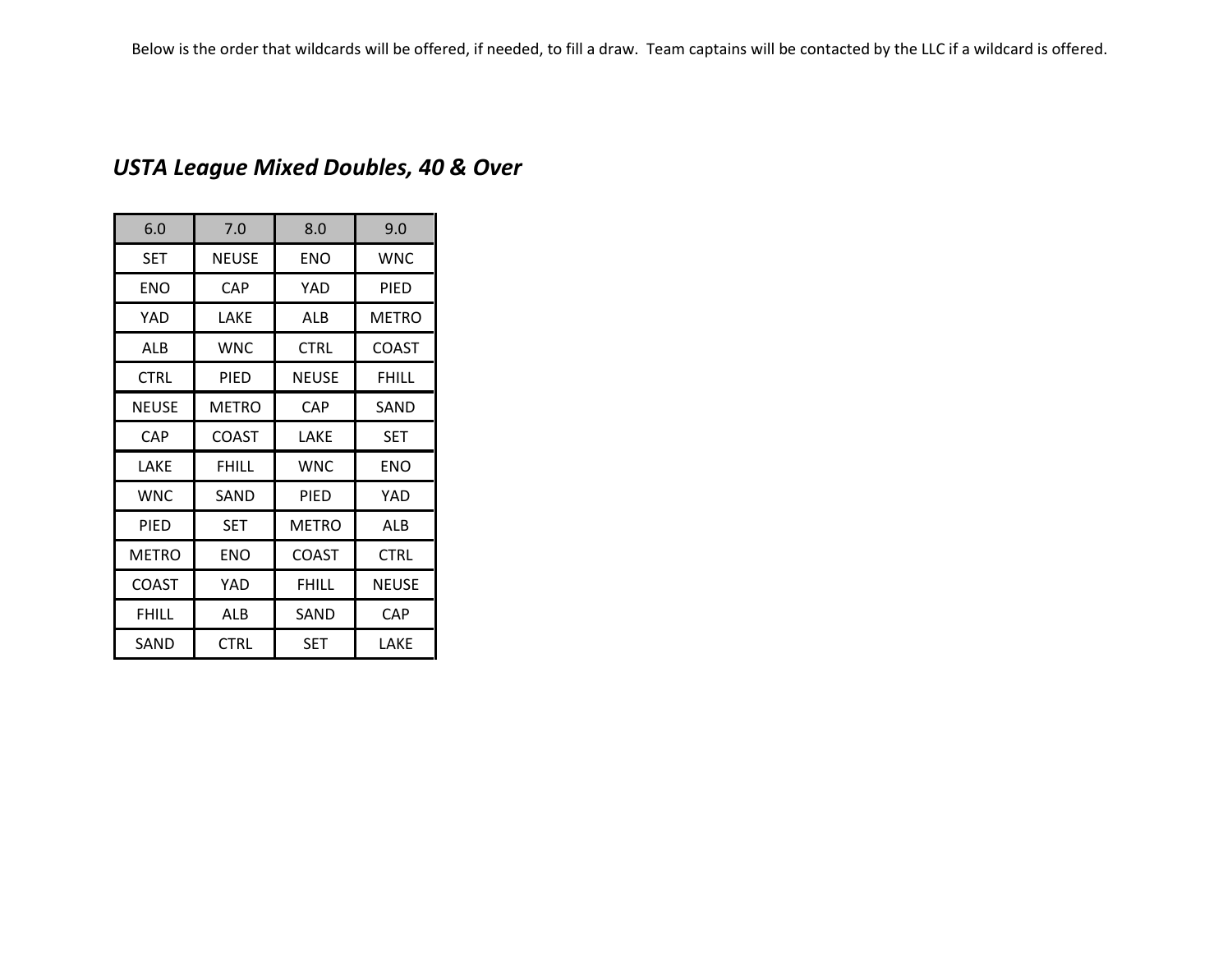# *USTA League Mixed USTA League Mixed*

# *55 & Over 65 & Over*

| 6.0          | 7.0          | 8.0          |
|--------------|--------------|--------------|
| <b>SET</b>   | <b>ALB</b>   | <b>METRO</b> |
| <b>ENO</b>   | <b>CTRL</b>  | <b>COAST</b> |
| <b>YAD</b>   | <b>NEUSE</b> | <b>FHILL</b> |
| ALB          | <b>CAP</b>   | SAND         |
| <b>CTRL</b>  | LAKE         | <b>SET</b>   |
| <b>NEUSE</b> | <b>WNC</b>   | <b>ENO</b>   |
| <b>CAP</b>   | <b>PIED</b>  | YAD          |
| LAKE         | <b>METRO</b> | <b>ALB</b>   |
| <b>WNC</b>   | <b>COAST</b> | <b>CTRL</b>  |
| <b>PIED</b>  | <b>FHILL</b> | <b>NEUSE</b> |
| <b>METRO</b> | SAND         | <b>CAP</b>   |
| COAST        | <b>SET</b>   | LAKE         |
| <b>FHILL</b> | <b>ENO</b>   | <b>WNC</b>   |
| SAND         | YAD          | PIED         |

| 6.0         | 7.0          | 8.0          | 6.0          | 7.0          | 8.0          |
|-------------|--------------|--------------|--------------|--------------|--------------|
| <b>SET</b>  | <b>ALB</b>   | <b>METRO</b> | <b>PIED</b>  | <b>FHILL</b> | <b>NEUSE</b> |
| <b>ENO</b>  | <b>CTRL</b>  | <b>COAST</b> | <b>METRO</b> | SAND         | <b>CAP</b>   |
| YAD         | <b>NEUSE</b> | <b>FHILL</b> | <b>COAST</b> | <b>SET</b>   | LAKE         |
| ALB         | <b>CAP</b>   | SAND         | <b>FHILL</b> | <b>ENO</b>   | <b>WNC</b>   |
| <b>CTRL</b> | LAKE         | <b>SET</b>   | SAND         | YAD          | <b>PIED</b>  |
| NEUSE       | <b>WNC</b>   | <b>ENO</b>   | <b>SET</b>   | ALB          | <b>METRO</b> |
| <b>CAP</b>  | PIED         | YAD          | <b>ENO</b>   | <b>CTRL</b>  | <b>COAST</b> |
| LAKE        | <b>METRO</b> | ALB          | YAD          | <b>NEUSE</b> | <b>FHILL</b> |
| <b>WNC</b>  | <b>COAST</b> | <b>CTRL</b>  | ALB          | CAP          | SAND         |
| <b>PIED</b> | <b>FHILL</b> | <b>NEUSE</b> | <b>CTRL</b>  | LAKE         | <b>SET</b>   |
| METRO       | SAND         | <b>CAP</b>   | <b>NEUSE</b> | <b>WNC</b>   | <b>ENO</b>   |
| COAST       | <b>SET</b>   | LAKE         | <b>CAP</b>   | <b>PIED</b>  | YAD          |
| FHILL       | <b>ENO</b>   | <b>WNC</b>   | LAKE         | <b>METRO</b> | ALB          |
| SAND        | YAD          | PIED         | <b>WNC</b>   | <b>COAST</b> | <b>CTRL</b>  |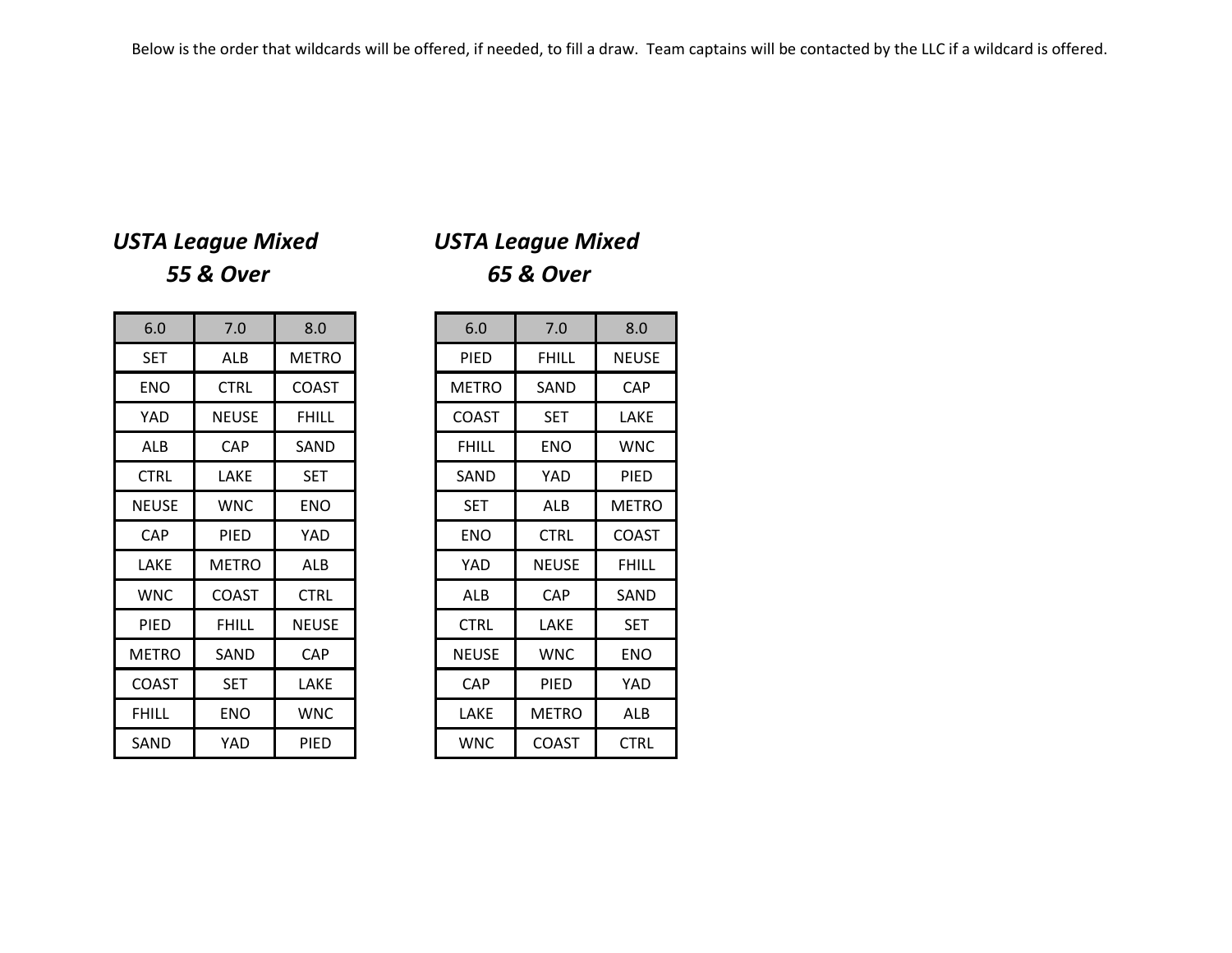| W 2.5-3.5    | W 3.0-4.0    | W 3.5-4.5    | W 4.0-5.0    | M 3.0-4.0    | M 3.5-4.5    | M 4.0-5.0    |
|--------------|--------------|--------------|--------------|--------------|--------------|--------------|
| <b>PIED</b>  | <b>LAKE</b>  | <b>NEUSE</b> | CAP          | YAD          | <b>SET</b>   | <b>WNC</b>   |
| <b>METRO</b> | <b>WNC</b>   | <b>CAP</b>   | LAKE         | <b>ALB</b>   | <b>ENO</b>   | <b>PIED</b>  |
| <b>COAST</b> | <b>PIED</b>  | LAKE         | <b>WNC</b>   | <b>CTRL</b>  | YAD          | <b>METRO</b> |
| <b>FHILL</b> | <b>METRO</b> | WNC          | PIED         | <b>NEUSE</b> | ALB          | <b>COAST</b> |
| SAND         | <b>COAST</b> | <b>PIED</b>  | <b>METRO</b> | <b>CAP</b>   | <b>CTRL</b>  | <b>FHILL</b> |
| <b>SET</b>   | <b>FHILL</b> | <b>METRO</b> | <b>COAST</b> | LAKE         | <b>NEUSE</b> | SAND         |
| <b>ENO</b>   | SAND         | COAST        | <b>FHILL</b> | <b>WNC</b>   | CAP          | <b>SET</b>   |
| YAD          | <b>SET</b>   | FHILL        | SAND         | PIED         | LAKE         | <b>ENO</b>   |
| <b>ALB</b>   | <b>ENO</b>   | SAND         | <b>SET</b>   | <b>METRO</b> | <b>WNC</b>   | YAD          |
| <b>CTRL</b>  | YAD          | <b>SET</b>   | <b>ENO</b>   | <b>COAST</b> | <b>PIED</b>  | ALB          |
| <b>NEUSE</b> | ALB          | ENO          | YAD          | <b>FHILL</b> | <b>METRO</b> | CTRL         |
| <b>CAP</b>   | <b>CTRL</b>  | YAD          | ALB          | SAND         | <b>COAST</b> | <b>NEUSE</b> |
| LAKE         | <b>NEUSE</b> | ALB          | CTRL         | <b>SET</b>   | <b>FHILL</b> | <b>CAP</b>   |
| <b>WNC</b>   | <b>CAP</b>   | <b>CTRL</b>  | <b>NEUSE</b> | <b>ENO</b>   | SAND         | LAKE         |

# *Southern Tri-Level League, 18 & OVER*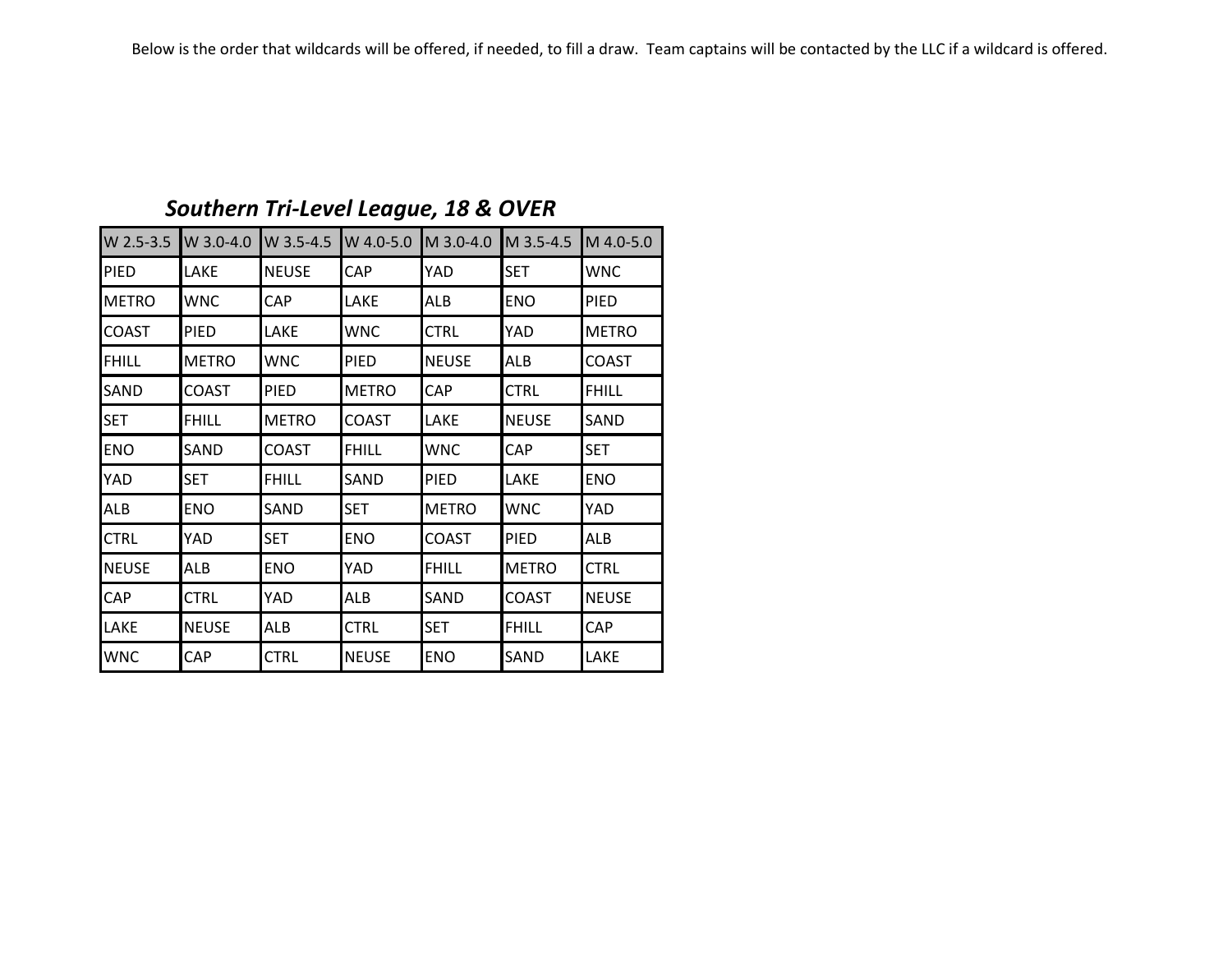### *Southern Tri-Level League, 55 & Over*

| W 3.0-4.0    | W 3.5-4.5    | M 3.0-4.0    | M 3.5-4.5    |
|--------------|--------------|--------------|--------------|
| ALB          | <b>COAST</b> | <b>CTRL</b>  | SAND         |
| <b>CTRL</b>  | FHILL        | <b>NEUSE</b> | SET          |
| <b>NEUSE</b> | SAND         | <b>CAP</b>   | <b>ENO</b>   |
| CAP          | SET          | LAKE         | YAD          |
| LAKE         | <b>ENO</b>   | <b>WNC</b>   | ALB          |
| <b>WNC</b>   | YAD          | <b>PIED</b>  | <b>CTRL</b>  |
| <b>PIED</b>  | ALB          | <b>METRO</b> | <b>NEUSE</b> |
| <b>METRO</b> | <b>CTRL</b>  | <b>COAST</b> | CAP          |
| <b>COAST</b> | <b>NEUSE</b> | <b>FHILL</b> | LAKE         |
| <b>FHILL</b> | CAP          | SAND         | <b>WNC</b>   |
| SAND         | LAKE         | <b>SET</b>   | PIED         |
| <b>SET</b>   | <b>WNC</b>   | <b>ENO</b>   | <b>METRO</b> |
| <b>ENO</b>   | PIED         | YAD          | <b>COAST</b> |
| YAD          | <b>METRO</b> | <b>NEUSE</b> | <b>FHILL</b> |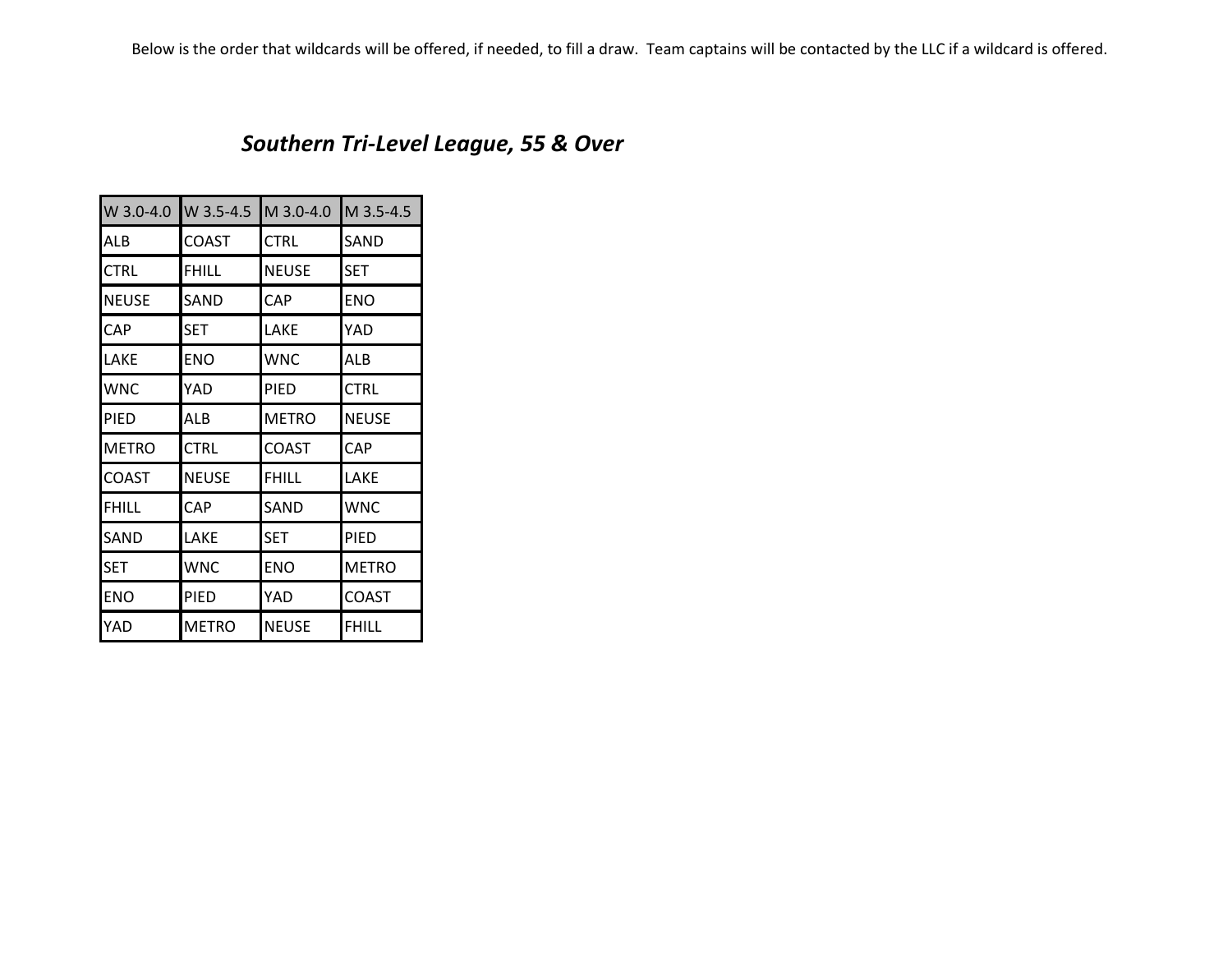### *NCTA Singles League, 18 & Over*

| W 2.5        | W 3.0        | W 3.5        | W 4.0        | W 4.5        | M 3.0        | M 3.5        | M 4.0        | M 4.5        |
|--------------|--------------|--------------|--------------|--------------|--------------|--------------|--------------|--------------|
| LAKE         | <b>NEUSE</b> | ALB          | <b>ENO</b>   | SAND         | <b>SET</b>   | <b>ALB</b>   | <b>SET</b>   | <b>FHILL</b> |
| <b>WNC</b>   | <b>CAP</b>   | <b>CTRL</b>  | <b>YAD</b>   | <b>SET</b>   | <b>ENO</b>   | <b>CTRL</b>  | <b>ENO</b>   | SAND         |
| PIED         | LAKE         | <b>NEUSE</b> | <b>ALB</b>   | <b>ENO</b>   | <b>YAD</b>   | <b>NEUSE</b> | YAD          | <b>SET</b>   |
| <b>METRO</b> | <b>WNC</b>   | <b>CAP</b>   | <b>CTRL</b>  | YAD          | ALB          | <b>CAP</b>   | ALB          | <b>ENO</b>   |
| <b>COAST</b> | PIED         | LAKE         | <b>NEUSE</b> | ALB          | <b>CTRL</b>  | LAKE         | <b>CTRL</b>  | YAD          |
| <b>FHILL</b> | <b>METRO</b> | <b>WNC</b>   | <b>CAP</b>   | <b>CTRL</b>  | <b>NEUSE</b> | <b>WNC</b>   | <b>NEUSE</b> | ALB          |
| SAND         | <b>COAST</b> | <b>PIED</b>  | LAKE         | <b>NEUSE</b> | <b>CAP</b>   | <b>PIED</b>  | <b>CAP</b>   | <b>CTRL</b>  |
| <b>SET</b>   | <b>FHILL</b> | <b>METRO</b> | <b>WNC</b>   | <b>CAP</b>   | LAKE         | <b>METRO</b> | LAKE         | <b>NEUSE</b> |
| <b>ENO</b>   | SAND         | <b>COAST</b> | PIED         | LAKE         | <b>WNC</b>   | <b>COAST</b> | <b>WNC</b>   | CAP          |
| YAD          | <b>SET</b>   | <b>FHILL</b> | <b>METRO</b> | <b>WNC</b>   | <b>PIED</b>  | <b>FHILL</b> | <b>PIED</b>  | <b>LAKE</b>  |
| ALB          | <b>ENO</b>   | SAND         | <b>COAST</b> | <b>PIED</b>  | <b>METRO</b> | SAND         | <b>METRO</b> | <b>WNC</b>   |
| <b>CTRL</b>  | YAD          | <b>SET</b>   | <b>FHILL</b> | <b>METRO</b> | <b>COAST</b> | <b>SET</b>   | <b>COAST</b> | PIED         |
| <b>NEUSE</b> | ALB          | <b>ENO</b>   | SAND         | <b>COAST</b> | <b>FHILL</b> | <b>ENO</b>   | <b>FHILL</b> | <b>METRO</b> |
| CAP          | <b>CTRL</b>  | YAD          | <b>SET</b>   | <b>FHILL</b> | SAND         | <b>YAD</b>   | SAND         | <b>COAST</b> |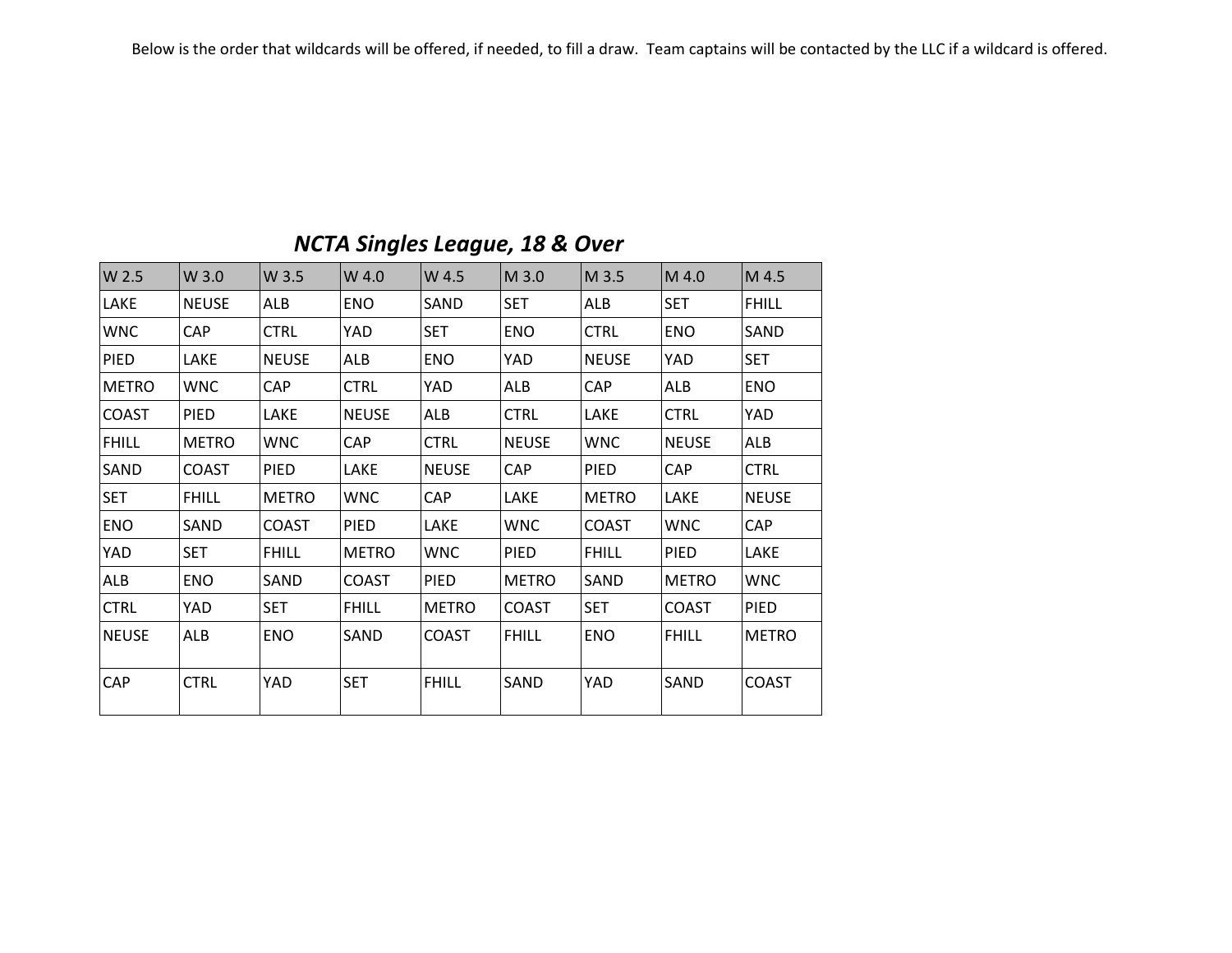| W 3.0        | W 3.5        | W 4.0        | W 4.5        | M 3.0        | M 3.5        | M 4.0        | M 4.5        |
|--------------|--------------|--------------|--------------|--------------|--------------|--------------|--------------|
| <b>WNC</b>   | ALB          | ALB          | <b>CAP</b>   | <b>ENO</b>   | SAND         | ALB          | <b>PIED</b>  |
| PIED         | <b>CTRL</b>  | <b>CTRL</b>  | LAKE         | YAD          | <b>SET</b>   | <b>CTRL</b>  | <b>METRO</b> |
| <b>METRO</b> | <b>NEUSE</b> | <b>NEUSE</b> | <b>WNC</b>   | <b>ALB</b>   | <b>ENO</b>   | <b>NEUSE</b> | <b>COAST</b> |
| <b>COAST</b> | <b>CAP</b>   | CAP          | PIED         | <b>CTRL</b>  | YAD          | <b>CAP</b>   | <b>FHILL</b> |
| <b>FHILL</b> | LAKE         | <b>LAKE</b>  | <b>METRO</b> | <b>NEUSE</b> | ALB          | LAKE         | SAND         |
| SAND         | WNC          | <b>WNC</b>   | <b>COAST</b> | <b>CAP</b>   | <b>CTRL</b>  | <b>WNC</b>   | <b>SET</b>   |
| <b>SET</b>   | <b>PIED</b>  | <b>PIED</b>  | <b>FHILL</b> | <b>LAKE</b>  | <b>NEUSE</b> | <b>PIED</b>  | <b>ENO</b>   |
| <b>ENO</b>   | <b>METRO</b> | <b>METRO</b> | SAND         | <b>WNC</b>   | <b>CAP</b>   | <b>METRO</b> | YAD          |
| <b>YAD</b>   | <b>COAST</b> | <b>COAST</b> | <b>SET</b>   | <b>PIED</b>  | LAKE         | <b>COAST</b> | ALB          |
| ALB          | <b>FHILL</b> | <b>FHILL</b> | <b>ENO</b>   | <b>METRO</b> | <b>WNC</b>   | <b>FHILL</b> | <b>CTRL</b>  |
| <b>CTRL</b>  | SAND         | SAND         | YAD          | <b>COAST</b> | <b>PIED</b>  | SAND         | <b>NEUSE</b> |
| <b>NEUSE</b> | <b>SET</b>   | <b>SET</b>   | ALB          | <b>FHILL</b> | <b>METRO</b> | <b>SET</b>   | CAP          |
| <b>CAP</b>   | <b>ENO</b>   | <b>ENO</b>   | <b>CTRL</b>  | <b>SAND</b>  | <b>COAST</b> | <b>ENO</b>   | LAKE         |
| <b>LAKE</b>  | YAD          | YAD          | <b>NEUSE</b> | <b>SET</b>   | <b>FHILL</b> | YAD          | WNC          |
|              |              |              |              |              |              |              |              |

*NCTA Singles League, 40 & Over*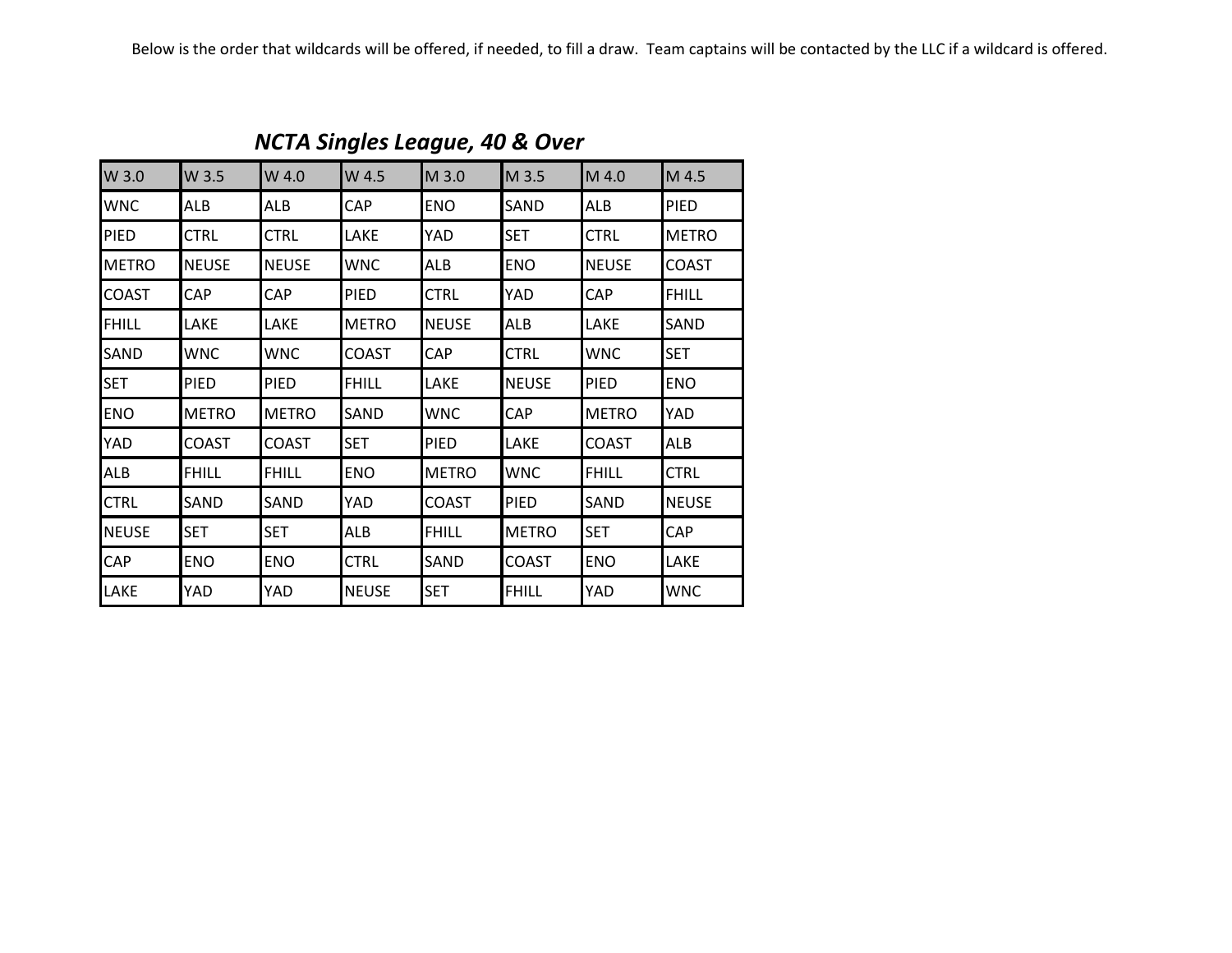| W 5.0        | W 5.5        | W 6.5        | W 7.5        | W 8.5        | W 9.5        | W 10.5       | M 5.5        | M 6.5        | M 7.5        | M 8.5        | M 9.5        | M 10.5       |
|--------------|--------------|--------------|--------------|--------------|--------------|--------------|--------------|--------------|--------------|--------------|--------------|--------------|
| <b>SET</b>   | <b>NEUSE</b> | <b>CTRL</b>  | LAKE         | <b>FHILL</b> | <b>METRO</b> | <b>COAST</b> | <b>ENO</b>   | CAP          | LAKE         | LAKE         | <b>PIED</b>  | SAND         |
| <b>ENO</b>   | <b>CAP</b>   | <b>NEUSE</b> | <b>WNC</b>   | <b>ENO</b>   | <b>COAST</b> | <b>FHILL</b> | YAD          | LAKE         | <b>WNC</b>   | <b>WNC</b>   | <b>METRO</b> | <b>SET</b>   |
| <b>YAD</b>   | LAKE         | <b>CAP</b>   | <b>PIED</b>  | YAD          | <b>FHILL</b> | SAND         | ALB          | <b>WNC</b>   | <b>PIED</b>  | <b>PIED</b>  | <b>COAST</b> | <b>ENO</b>   |
| <b>ALB</b>   | <b>WNC</b>   | LAKE         | <b>METRO</b> | SAND         | SAND         | <b>SET</b>   | <b>CTRL</b>  | PIED         | <b>METRO</b> | <b>METRO</b> | <b>FHILL</b> | YAD          |
| <b>CTRL</b>  | <b>PIED</b>  | <b>WNC</b>   | <b>COAST</b> | <b>SET</b>   | <b>SET</b>   | <b>ENO</b>   | <b>NEUSE</b> | <b>METRO</b> | <b>COAST</b> | <b>COAST</b> | <b>SAND</b>  | ALB          |
| <b>NEUSE</b> | <b>METRO</b> | <b>PIED</b>  | <b>FHILL</b> | ALB          | <b>ENO</b>   | YAD          | CAP          | <b>COAST</b> | <b>FHILL</b> | <b>FHILL</b> | <b>SET</b>   | <b>CTRL</b>  |
| <b>CAP</b>   | <b>COAST</b> | <b>METRO</b> | SAND         | <b>CTRL</b>  | YAD          | <b>ALB</b>   | LAKE         | <b>FHILL</b> | SAND         | <b>SAND</b>  | <b>ENO</b>   | <b>NEUSE</b> |
| LAKE         | <b>FHILL</b> | <b>COAST</b> | <b>SET</b>   | <b>NEUSE</b> | ALB          | <b>CTRL</b>  | <b>WNC</b>   | SAND         | <b>SET</b>   | <b>SET</b>   | <b>YAD</b>   | CAP          |
| <b>WNC</b>   | SAND         | FHILL        | <b>ENO</b>   | CAP          | <b>CTRL</b>  | <b>NEUSE</b> | <b>PIED</b>  | <b>SET</b>   | <b>ENO</b>   | <b>ENO</b>   | <b>ALB</b>   | LAKE         |
| PIED         | <b>SET</b>   | <b>SAND</b>  | YAD          | LAKE         | <b>NEUSE</b> | <b>CAP</b>   | <b>METRO</b> | <b>ENO</b>   | YAD          | <b>YAD</b>   | <b>CTRL</b>  | <b>WNC</b>   |
| <b>METRO</b> | <b>ENO</b>   | <b>SET</b>   | ALB          | PIED         | <b>CAP</b>   | LAKE         | <b>COAST</b> | YAD          | <b>ALB</b>   | <b>ALB</b>   | <b>NEUSE</b> | <b>PIED</b>  |
| <b>COAST</b> | YAD          | <b>ENO</b>   | <b>CTRL</b>  | <b>WNC</b>   | LAKE         | <b>WNC</b>   | <b>FHILL</b> | ALB          | <b>CTRL</b>  | <b>CTRL</b>  | <b>CAP</b>   | <b>METRO</b> |
| <b>FHILL</b> | ALB          | YAD          | <b>NEUSE</b> | <b>METRO</b> | <b>WNC</b>   | <b>PIED</b>  | SAND         | <b>CTRL</b>  | <b>NEUSE</b> | INEUSE       | LAKE         | <b>COAST</b> |
| SAND         | <b>CTRL</b>  | <b>ALB</b>   | CAP          | <b>COAST</b> | <b>PIED</b>  | <b>METRO</b> | <b>SET</b>   | <b>NEUSE</b> | <b>CAP</b>   | <b>CAP</b>   | <b>WNC</b>   | <b>FHILL</b> |

*Southern Combo Doubles, 18 & Over*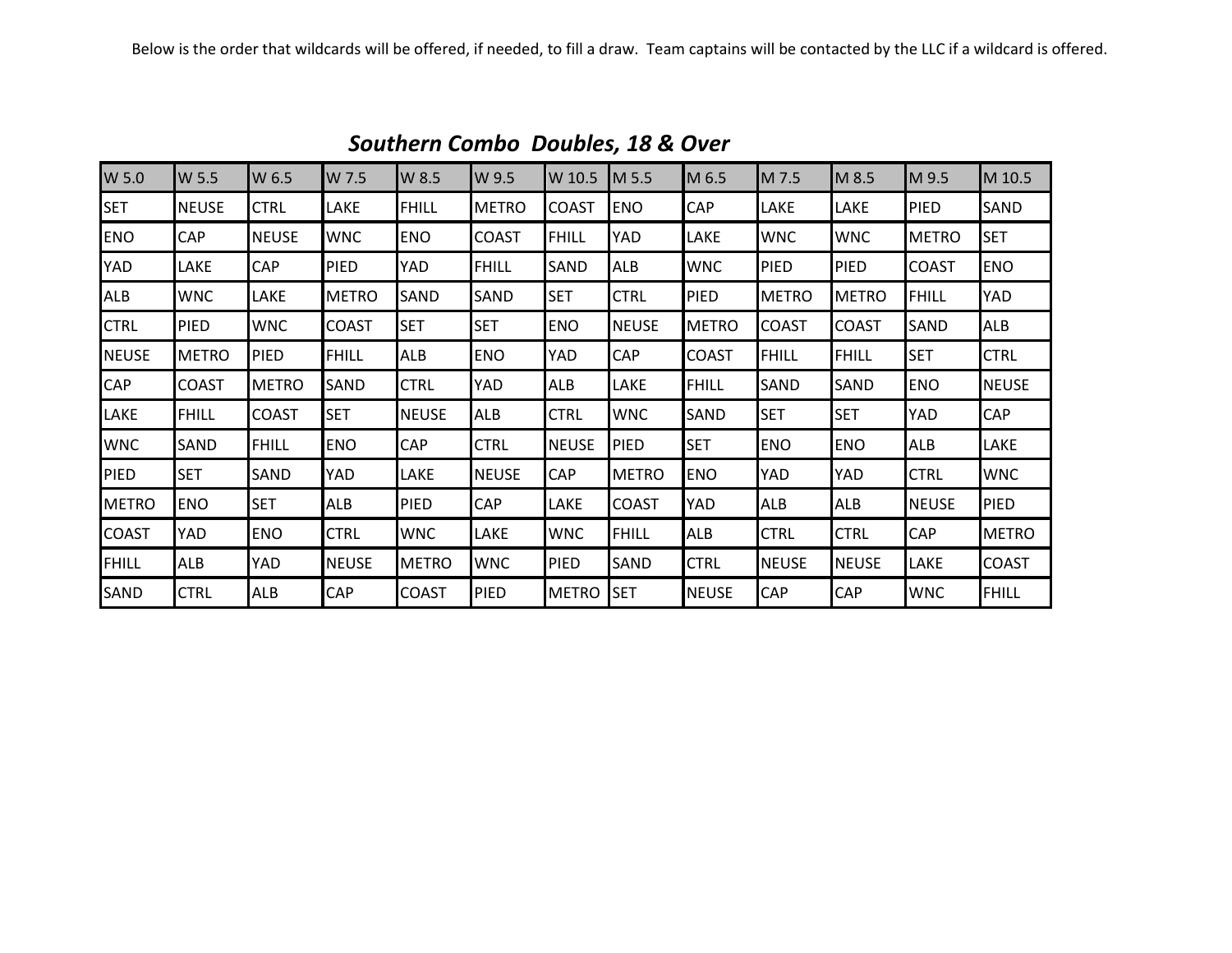| W 5.5        | W 6.5        | W 7.5        | W 8.5        | W 9.5        | M 5.5        | M 6.5        | M 7.5        | M 8.5        | M 9.5        |
|--------------|--------------|--------------|--------------|--------------|--------------|--------------|--------------|--------------|--------------|
| <b>METRO</b> | <b>SAND</b>  | YAD          | <b>NEUSE</b> | <b>CAP</b>   | <b>ENO</b>   | <b>FHILL</b> | YAD          | <b>ALB</b>   | <b>CTRL</b>  |
| <b>COAST</b> | <b>SET</b>   | ALB          | CAP          | LAKE         | YAD          | <b>ENO</b>   | ALB          | <b>CTRL</b>  | <b>NEUSE</b> |
| <b>FHILL</b> | <b>ENO</b>   | <b>CTRL</b>  | <b>LAKE</b>  | <b>WNC</b>   | <b>ALB</b>   | YAD          | <b>CTRL</b>  | <b>NEUSE</b> | <b>CAP</b>   |
| SAND         | YAD          | <b>NEUSE</b> | <b>WNC</b>   | PIED         | <b>CTRL</b>  | <b>SAND</b>  | <b>NEUSE</b> | CAP          | LAKE         |
| <b>SET</b>   | <b>ALB</b>   | <b>CAP</b>   | <b>PIED</b>  | <b>METRO</b> | <b>NEUSE</b> | <b>SET</b>   | <b>CAP</b>   | <b>LAKE</b>  | <b>WNC</b>   |
| <b>ENO</b>   | <b>CTRL</b>  | LAKE         | <b>METRO</b> | <b>COAST</b> | <b>CAP</b>   | ALB          | LAKE         | <b>WNC</b>   | <b>PIED</b>  |
| YAD          | <b>NEUSE</b> | <b>WNC</b>   | <b>COAST</b> | <b>FHILL</b> | LAKE         | CTRL         | <b>WNC</b>   | <b>PIED</b>  | <b>METRO</b> |
| ALB          | CAP          | PIED         | <b>FHILL</b> | SAND         | <b>WNC</b>   | <b>NEUSE</b> | PIED         | <b>METRO</b> | <b>COAST</b> |
| <b>CTRL</b>  | LAKE         | <b>METRO</b> | SAND         | <b>SET</b>   | <b>PIED</b>  | CAP          | <b>METRO</b> | <b>COAST</b> | <b>FHILL</b> |
| <b>NEUSE</b> | <b>WNC</b>   | <b>COAST</b> | <b>SET</b>   | <b>ENO</b>   | <b>METRO</b> | <b>LAKE</b>  | <b>COAST</b> | <b>FHILL</b> | SAND         |
| <b>CAP</b>   | <b>PIED</b>  | <b>FHILL</b> | <b>ENO</b>   | YAD          | <b>COAST</b> | <b>PIED</b>  | <b>FHILL</b> | SAND         | <b>SET</b>   |
| LAKE         | <b>METRO</b> | SAND         | YAD          | ALB          | <b>FHILL</b> | <b>WNC</b>   | SAND         | <b>SET</b>   | <b>ENO</b>   |
| WNC          | <b>COAST</b> | <b>SET</b>   | ALB          | <b>CTRL</b>  | SAND         | <b>METRO</b> | <b>SET</b>   | <b>ENO</b>   | YAD          |
| <b>PIED</b>  | <b>FHILL</b> | <b>ENO</b>   | <b>CTRL</b>  | <b>NEUSE</b> | <b>SET</b>   | <b>COAST</b> | <b>ENO</b>   | <b>YAD</b>   | <b>ALB</b>   |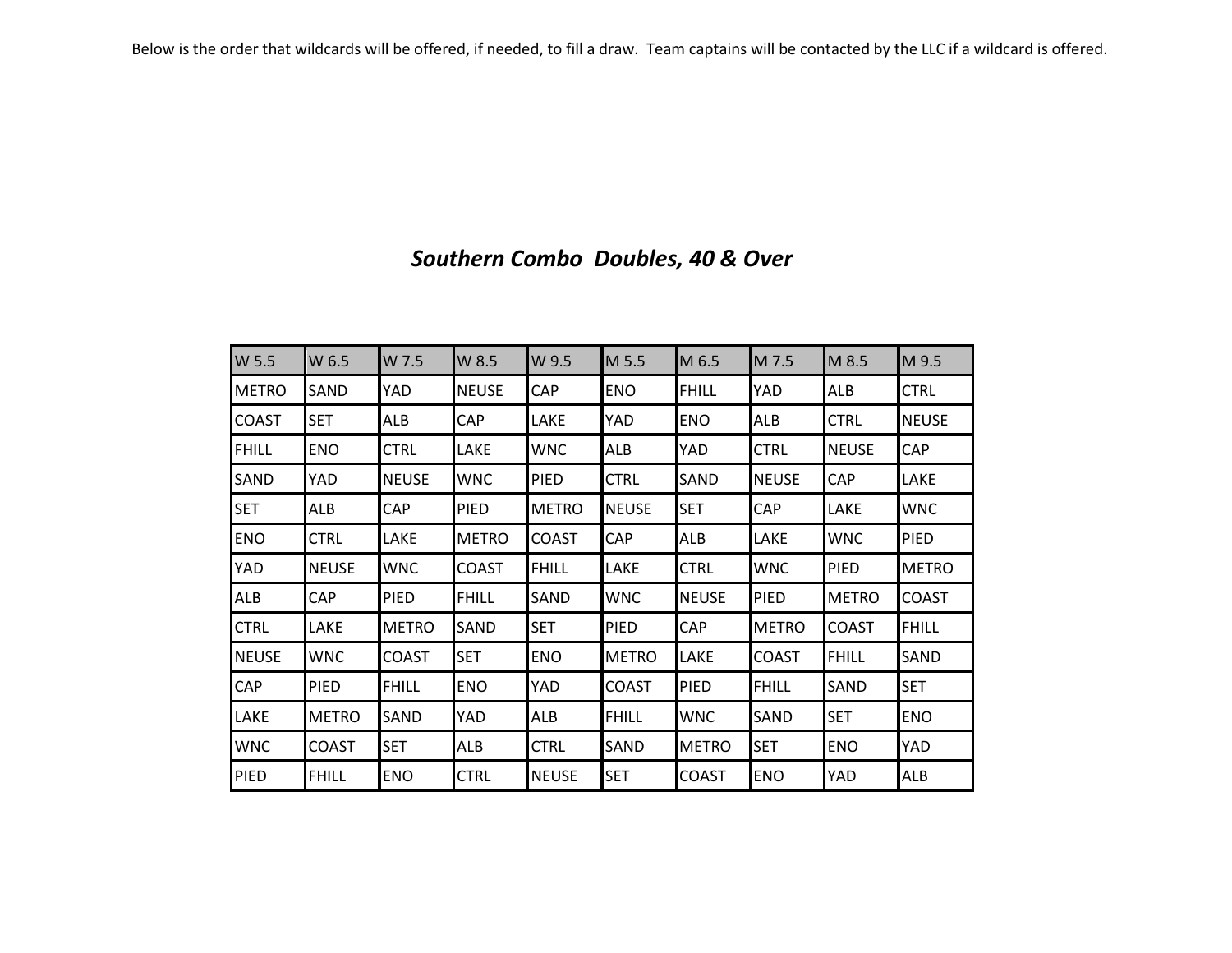| W 6.5        | W 7.5        | W 8.5        | M 6.5        | M 7.5        | M 8.5        |
|--------------|--------------|--------------|--------------|--------------|--------------|
| SAND         | <b>ALB</b>   | <b>CAP</b>   | PIED         | LAKE         | <b>NEUSE</b> |
| <b>SET</b>   | <b>CTRL</b>  | LAKE         | <b>METRO</b> | <b>WNC</b>   | <b>CAP</b>   |
| <b>ENO</b>   | <b>NEUSE</b> | <b>WNC</b>   | <b>COAST</b> | PIED         | LAKE         |
| YAD          | <b>CAP</b>   | PIED         | <b>FHILL</b> | <b>METRO</b> | <b>WNC</b>   |
| <b>ALB</b>   | LAKE         | <b>METRO</b> | SAND         | <b>COAST</b> | <b>PIED</b>  |
| <b>CTRL</b>  | <b>WNC</b>   | <b>COAST</b> | <b>SET</b>   | <b>FHILL</b> | <b>METRO</b> |
| <b>NEUSE</b> | <b>PIED</b>  | <b>FHILL</b> | <b>ENO</b>   | SAND         | <b>COAST</b> |
| <b>CAP</b>   | <b>METRO</b> | SAND         | YAD          | <b>SET</b>   | <b>FHILL</b> |
| LAKE         | <b>COAST</b> | <b>SET</b>   | ALB          | <b>ENO</b>   | SAND         |
| <b>WNC</b>   | <b>FHILL</b> | <b>ENO</b>   | <b>CTRL</b>  | YAD          | <b>SET</b>   |
| <b>PIED</b>  | SAND         | YAD          | <b>NEUSE</b> | <b>ALB</b>   | <b>ENO</b>   |
| <b>METRO</b> | <b>SET</b>   | ALB          | <b>CAP</b>   | <b>CTRL</b>  | YAD          |
| <b>COAST</b> | <b>ENO</b>   | <b>CTRL</b>  | LAKE         | <b>NEUSE</b> | <b>ALB</b>   |
| <b>FHILL</b> | YAD          | <b>NEUSE</b> | <b>WNC</b>   | CAP          | <b>CTRL</b>  |

# *Southern Combo Doubles, 55 & Over*